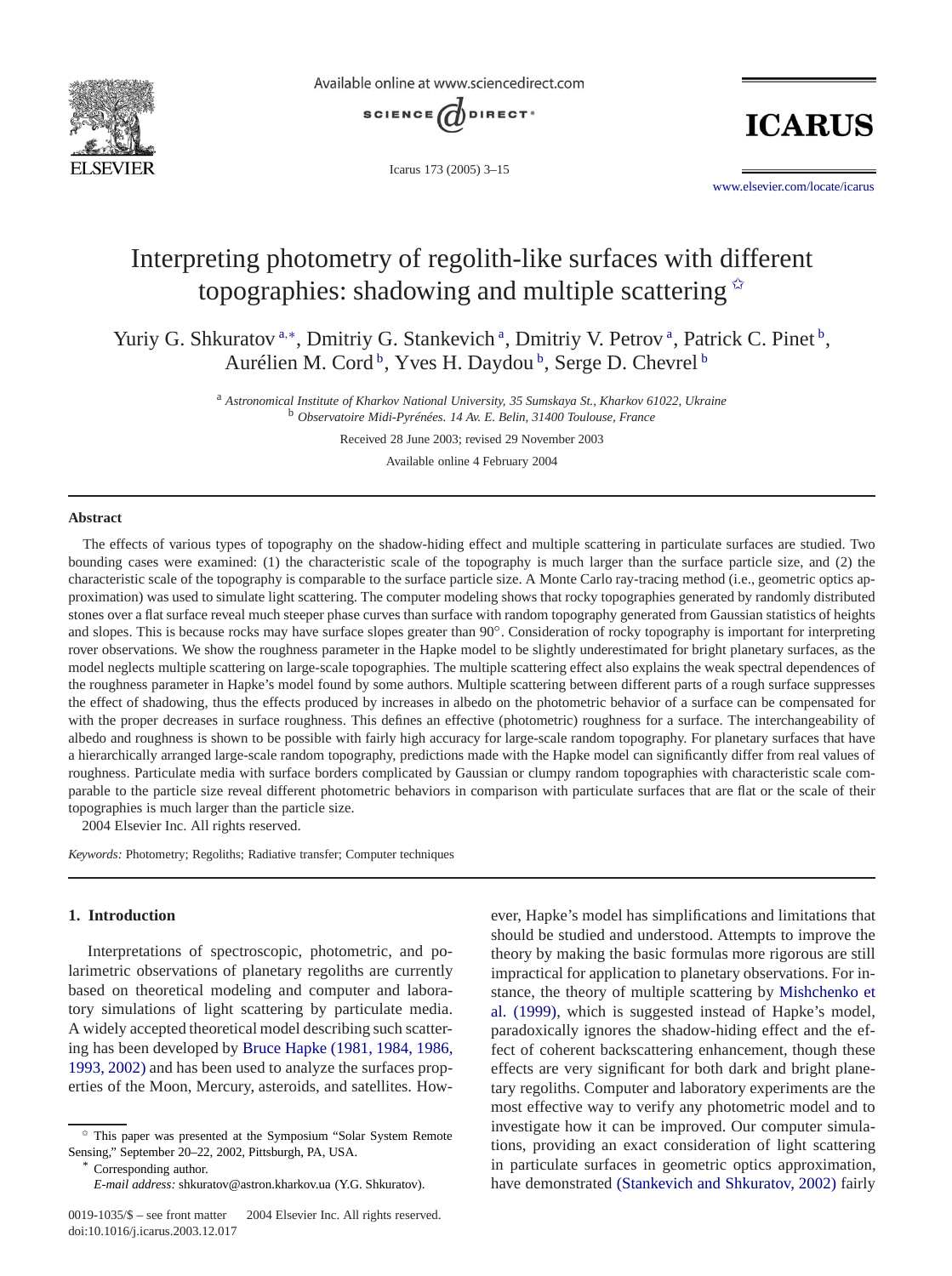<span id="page-1-0"></span>good accordance of the Hapke model with benchmark data of computer experiments. This paper studies the roles of the shadow-hiding effect and multiple scattering for regolithlike surfaces with different boundary topographies in order to clear up how the Hapke model could be improved.

There are at least two motivations to study light scattering in particulate surfaces with complicated boundaries. One of them is the necessity for deeper analysis of physical mechanisms contributed to light scattering in planetary surfaces. The second one is of practical interest; it relates to interpretation of photometric observations with martian and lunar rovers, like Lunokhod-1, -2, the Mars Pathfinder and MER-A, -B vehicles. In situ photometric observations deal with surface resolution of about 0.1–1 cm. One cannot expect a priori that any photometric model applied satisfactorily to integral planetary observations or to large portions of a planetary surface with moderate resolutions (*>* 100 m per pixel) will give good results on roughness scales 0.1– 1 cm [\(Cord et al., 2003c; Shkuratov, 2002; Stankevich et](#page-11-0) [al., 2002\).](#page-11-0) The martian and lunar surfaces have micro- and meso-topography that is complicated with stones and fairly steep undulations (clumps) of the particulate surface boundary. We consider the mentioned motivations in more detail.

#### *1.1. Physical mechanisms*

The important mechanisms for interpreting planetary photometric data are shadowing in particulate media (as well as on random surface topographies) and multiple scattering (incoherent and coherent). This study concentrates on shadowing and incoherent multiple scattering effects. The coherent backscatter enhancement effect has been studied in detail elsewhere (e.g., [Hapke, 1990, 1993, 2002; Shkuratov](#page-11-0) [et al., 1999, 2002\)](#page-11-0).

Shadowing in particulate media is the important contributor to the photometric properties of the planetary regoliths at all phase angles even for highly reflective regolith surfaces (e.g., [Hapke, 1981, 1986, 1993\)](#page-11-0). Although, the shadowhiding effect in regolith-like surfaces has been well studied, there are still unresolved and insufficiently studied issues (e.g., [Shkuratov, 2002\)](#page-11-0). For instance, the influence of shadowing on the different orders of multiple scattering has not been well investigated.

At large scales (*>* 100 m), planetary regolith surfaces have topographies that can be described by random singlevalued functions (see Fig. 1, case 1). Such topographies influence brightness phase curves primarily at large phase angles. First approximation models accounting for the in-fluence were presented by [Smith \(1967\)](#page-12-0) and [Hapke \(1984,](#page-11-0) [1993\)](#page-11-0) and used in many applications. Improvements of the analytical models are very difficult, as the rigorous description of shadowing even for random single-valued surfaces demands continual integrations (e.g., [Shkuratov et al., 2000](#page-12-0) and references therein).

The shadowing effect for surface and particulate structures that are hierarchically-arranged (Fig. 1, cases 2 and



Fig. 1. Types of topographies: (1) simple random Gaussian topography, (2) hierarchically-arranged random Gaussian topography, (3) rocky topography, (4) particulate topography, (5) simple random Gaussian topography of particulate surface, (6) rocky topography for particulate surface, and (7) clumpy random topography of particulate surface.

7, respectively) have also been examined [\(Shkuratov, 1995;](#page-11-0) [Shkuratov and Helfenstein, 2001; Shkuratov et al., 1994,](#page-11-0) [2003\),](#page-11-0) since planetary surfaces have some attributes of physical fractals.

The domain when the characteristic scale of surface topography is comparable with the size of surface particles (cf. cases 4 and 5 in Fig. 1) has been insufficiently studied both in terms of theoretical and experimental approaches [\(Helfenstein and Shepard, 1999; Pinet et al., 2001\).](#page-11-0) For this size domain, details of the surface topography can be semitransparent for direct rays from the light source producing additional problems with calculating the shadow-hiding effect.

If a regolith-like surface is weakly absorbing, incoherent multiple scattering can contribute considerably to photometric properties over the whole range of phase angles. The scattering may take place inside and between particles of a particulate surface, as well as between elements of the surface's topography. Multiple scattering in a particle, which is implied as a sequence of light reflections inside the particle, may be considered when the particle size is significantly larger than the wavelength. Geometric optics for such particles is applicable (e.g., [Grynko and Shkuratov, 2003;](#page-11-0) [Shkuratov and Grynko, 2004\)](#page-11-0). We study here only interparticle incoherent multiple scattering.

The radiative transfer equation is usually used to calculate phase curves of a particulate media that account for interparticle multiple scattering (e.g., [Hapke, 1981, 1993, 2002\)](#page-11-0).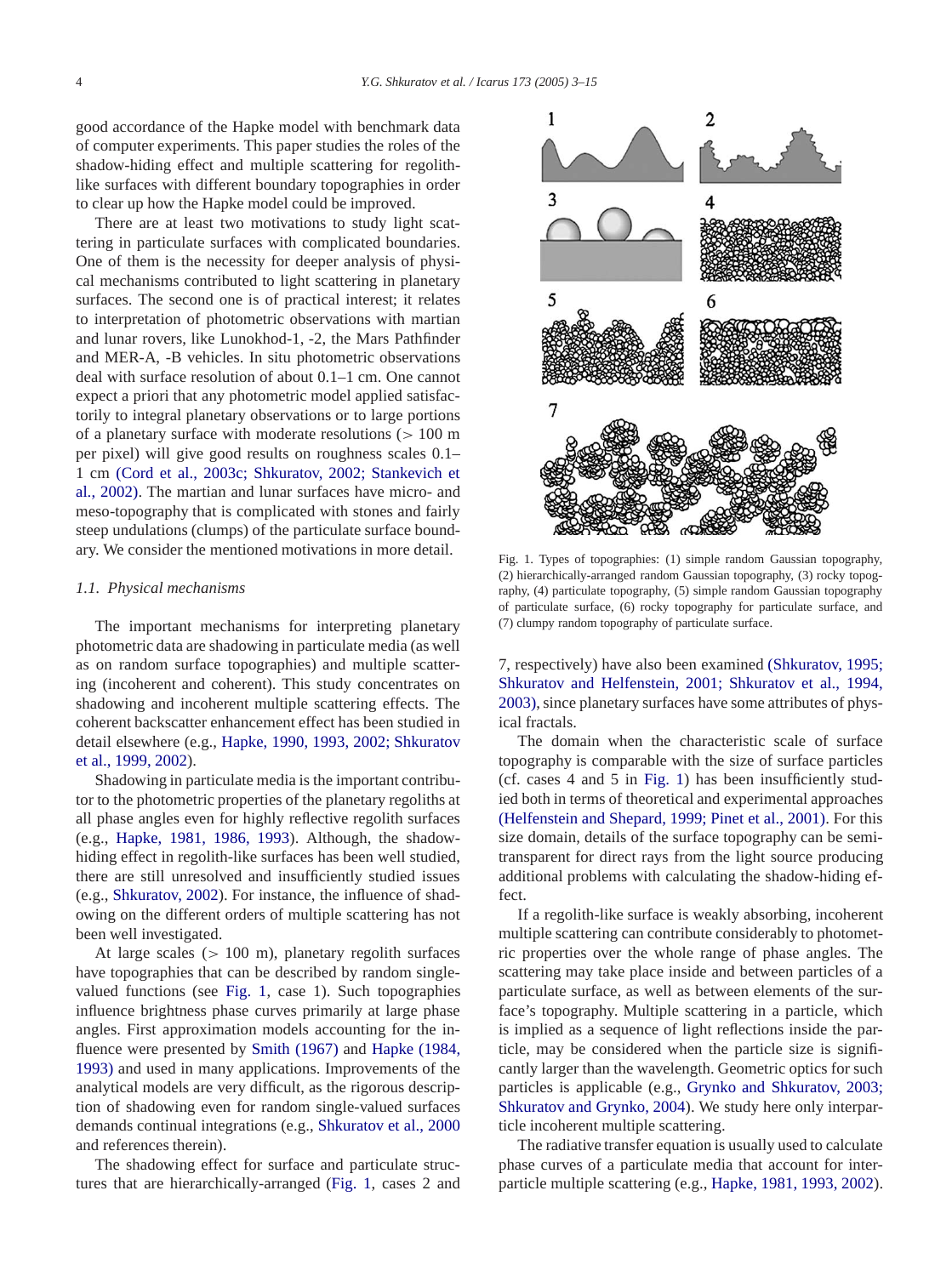However, this equation does not take into consideration the correlation in the propagation of rays in the medium, which is responsible for the shadow-hiding effect (e.g., [Shkuratov](#page-12-0) [et al., 2000\)](#page-12-0). The effect has been approximated in the radiative transfer theory for single scattered component (e.g., [Hapke, 1981, 1993, 2002\)](#page-11-0), however, the correlation producing the shadow-hiding effect also affects higher orders of scattering [\(Stankevich and Shkuratov, 2002\).](#page-12-0)

Another important aspect of multiple scattering is the scattering between surface topography elements. The Hapke model does not consider this. The aspect is important for bright planetary surfaces. The multiple scattering between surface topography elements results in a decrease of the effective surface roughness (e.g., [Shkuratov et al., 1994;](#page-12-0) [Shepard and Campbell, 1998; Shepard et al., 2001\)](#page-12-0).

The most complicated case is when the characteristic scale of the surface topography is close to the particle size. This case is rather typical as any real particulate medium has a transition upper layer that is formed due to vertical fluctuations of particles near the average level (see [Fig. 1,](#page-1-0) case 4). The transition layer can strongly influence calculated phase curves of multiple and especially single scattering [\(Stankevich and Shkuratov, 2000\).](#page-12-0)

All these issues are difficult to be solved analytically, however, they can be well studied via computer simulations.

## *1.2. Resolution effects*

Substantial increase in the spatial resolution of planetary optical experiments (e.g., multispectral measurements for the Mars Pathfinder, Mars Express, and MER-A, -B missions) requires the analysis of the effects of observation/illumination conditions on the bidirectional reflectance of surfaces composed of rocks and rock-and-soil mixtures. To model observations of different surfaces including rocky surfaces, a new spectral imaging facility has been designed at the Observatory Midi-Pyrenees [\(Pinet et al., 2001\).](#page-11-0) First results concerning the influence of the meso-scale textural topography on the roughness parameter have been obtained [\(Cord et al., 2002, 2003a, 2003b, 2003c\).](#page-11-0) In particular, attempts to interpret laboratory measurements carried out with the facility have been made using the Hapke model. Fitting of the model parameters to the laboratory measurements produces, in some cases, nonunique solution resulting in ambiguous physical interpretation; the same was found earlier for planetary data (e.g., [Helfenstein et al., 1988\)](#page-11-0). Indeed, the Hapke model implicitly assumes the scale of surface topography to be much larger than the size of regolith particles composing a particulate medium. Besides, this model describes topography with a single-valued random function. However, in laboratory and in situ planetary measurements one may deal with other types of surface topography. For instance, topographies formed with rocks and/or particle clumps, generally, have characteristic scales comparable with the size of regolith particles (see [Fig. 1,](#page-1-0) cases 3, 6, 7). Initial results from the facility [\(Cord et al., 2003c\)](#page-11-0) show that

for a flat powdered surface with grain size  $<$  75  $\mu$ m the surface roughness  $\theta$  (the angle of the surface RMS slope in the Hapke model) ranges between 6<sup>°</sup> and 15<sup>°</sup>, thus demonstrating that the roughness cannot be neglected.

Our study demonstrates the importance of surface topography in interpreting photometry of regolith-like surfaces. We use here new computer modeling results based on geometric optics. Single and incoherent multiple scattering by the following surfaces is examined:

- (1) random single-valued topography with the characteristic scale much larger than the particle size [\(Fig. 1,](#page-1-0) case 1);
- (2) random hierarchically-arranged topography with the minimal characteristic scale much larger than the particle size [\(Fig. 1,](#page-1-0) case 2);
- (3) random rocky topography with the characteristic scale much larger than particle size [\(Fig. 1,](#page-1-0) case 3);
- (4) statistically flat particulate surface [\(Fig. 1,](#page-1-0) case 4);
- (5) random single-valued topography with the characteristic scale somewhat larger than the particle size [\(Fig. 1,](#page-1-0) case 5);
- (6) random rocky topography with the characteristic scale somewhat larger than the particle size [\(Fig. 1,](#page-1-0) case 6);
- (7) random clumpy topography with the characteristic scales somewhat larger than the particle size [\(Fig. 1,](#page-1-0) case 7).

When the characteristic scale of the topography is much larger than the particle size, the surface can be regarded as continuous with a known indicatrix of surface elements. This study uses a Lambertian indicatrix, though any indicatrix could be incorporated. If the characteristic scale of the topography is comparable with the particle size, the enveloping surface cannot be considered as continuous. This case is fairly realistic, e.g., the hierarchical particulate topography (see [Fig. 1,](#page-1-0) case 7) is a model of media composed of aggregated particles like the lunar regolith that contains much agglutinates. The rocky topography is simulated using spheres randomly embedded in a surface. This case can be attributed to continuous surfaces [\(Fig. 1,](#page-1-0) case 3), when the spheres and distances between them are much larger than the particle size, and to particulate surfaces [\(Fig. 1,](#page-1-0) case 6), when "rocks" and distances between them are somewhat larger than particle size. Another interesting example of complex particulate surfaces is media consisting of particles with different albedo forming optically contrasting domains of different scales. However, this example, being rather diverse, requires a special consideration (e.g., [Stankevich and Shku](#page-12-0)[ratov, 2004\)](#page-12-0) and is not examined in this study.

## **2. Computer models**

We use two ray-tracing models to study single and multiple light scattering of light by both continuous and particulate surfaces with complicated boundaries. Particles are con-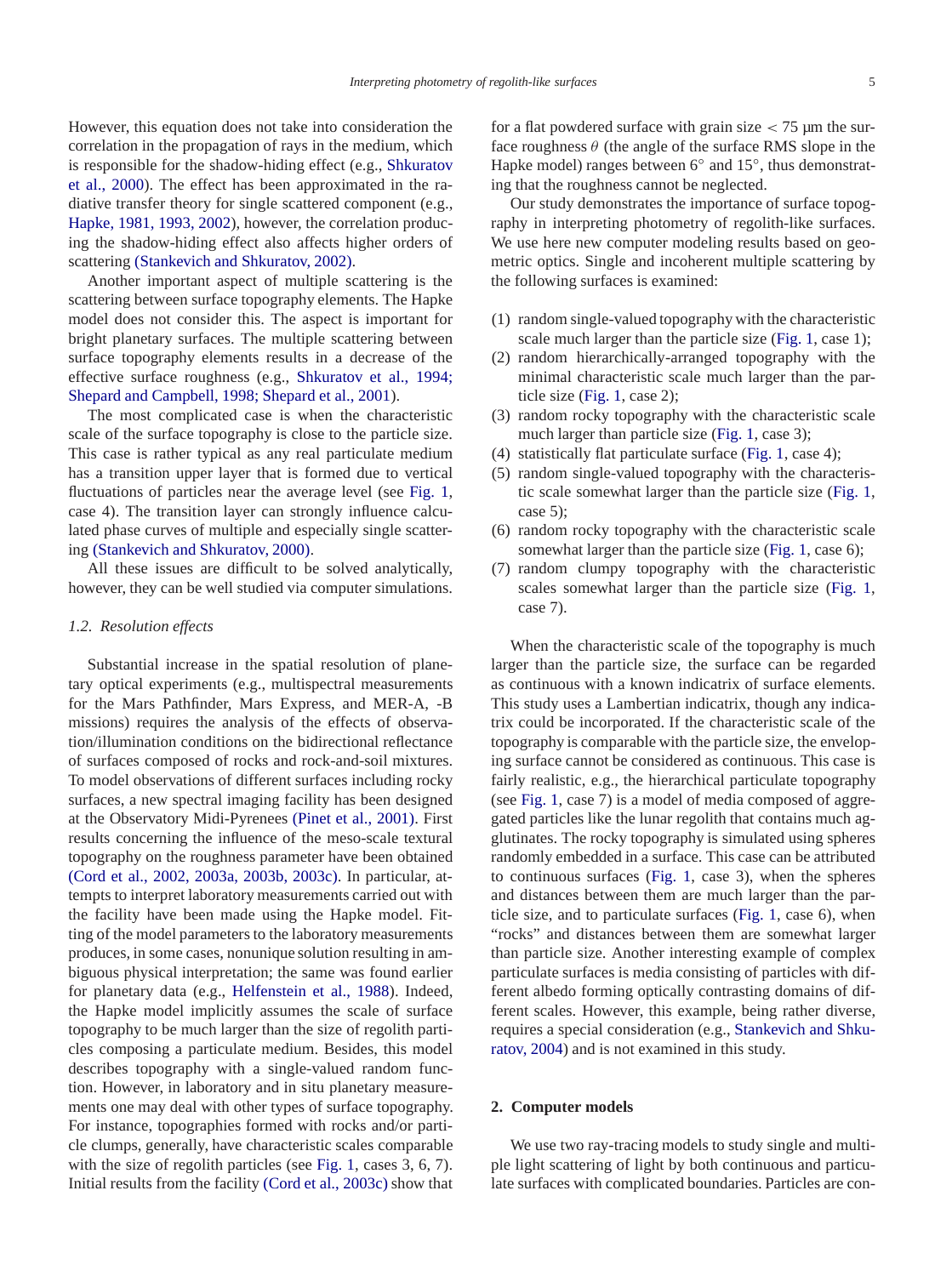sidered to be opaque with the Lambertian indicatrix of their surface elements (continuous surfaces are also described by the Lambertian indicatrix). It should be noted that the integral scattering indicatrix of such a particle is elongated in the backward direction. This elongation decreases the role of multiple scattering in the media. Indeed, even at conservative (nonabsorbing) scattering, the contribution of high orders of interparticle scattering to the total medium reflectivity equals zero, if the particle indicatrix is the *δ*-function directed rigorously to/from the light source. Multiple scattering is computed using single scattering albedo *ω* of the particle surface element.

## *2.1. Continuous surfaces*

We investigate random single-valued continuous surfaces with Gaussian statistics of heights and slopes. In addition, we study hierarchically-arranged continuous surfaces, for which each generation level is presented by a simple Gaussian random surface. As a prototype we incorporate the computer model exploited for calculations of the shadowhiding effect [\(Shkuratov and Stankevich, 1992; Stankevich](#page-12-0) [and Shkuratov, 1992\).](#page-12-0) Portions of the surfaces (finite realizations), which are large enough, are used for the following ray-tracing procedure. An initial ray is traced from a random point of the surface in the direction of a light source. This ray can either leave the surface without interruption (and hence the point is illuminated) or intersects the surface (and hence the point is shaded). Next, a new ray is traced from the point in the direction of an observer. If this ray does not intersect the surface, the point is visible. If the point is both visible and illuminated, it contributes to the intensity of the single scattered light. To calculate the second scattering order, we trace a ray from a visible point (point 1) in a random direction. If the ray intersects the surface at an illuminated point (point 2), this contributes to the intensity of the double scattered light. To calculate higher scattering orders, we repeat these steps taking into account that if a ray does not intersect the surface or intersect it at a nonilluminated point, its contribution equals zero. The procedure is repeated many times from the very beginning for different surface points to reach desired accuracy of the ray-tracing process at calculation of all needed scattering orders.

## *2.2. Particulate surfaces*

We have used and described many times a ray-tracing model for particulate surfaces with macroscopically flat boundaries to calculate the shadow-hiding effect and multiple scattering (e.g, [Stankevich et al., 1999, 2000, 2003;](#page-12-0) [Stankevich and Shkuratov, 2000, 2002; Muinonen et al.,](#page-12-0) [2001\)](#page-12-0). To take roughness of a particulate surface into account we produce an update computer model that is able to deal with larger number of particles.

We simulate with the models what happens in nature or laboratory studies. A large random system of opaque diffusely scattering particles is generated in a computer memory and is "illuminated" by rays that are traced in the system from a light source to an observer. Unlike the previous model, the updated model is able to effectively simulate multiple scattering in semiinfinite particulate media with arbitrary surface topographies having the characteristic scale a little larger than the size of the medium's particles. For the sake of simplicity the particles are assumed to be spherical and uniform. The updated model has two separate stages:

- (1) generation of a random system of particles with a certain volume density *ρ*, and
- (2) Monte Carlo ray tracing.

We use a system of particles randomly distributed in a cube. The upper border of this cube can be complicated by a topography. The lateral and bottom sides are considered to be cyclically closed, i.e., if a ray leaves the cubic volume, e.g., through a lateral side, it comes into the same volume from the opposite side. This is a way to simulate a semiinfinite medium using a finite volume.

The quality of our previous model [\(Stankevich et al.,](#page-12-0) [1999, 2000, 2003; Stankevich and Shkuratov, 2000, 2002\)](#page-12-0) is limited by statistics. There are two main sources of statistical errors: the limited number of particles in the model volume (it was  $N = 8000$ ) and the limited number of traced rays (normally  $R = 10000$ ). Increases of these numbers were restricted as computations become too long. The main problem is that each ray is inspected for intersection with each model particle, giving the total number of such inspections  $RN =$  $8 \times 10^7$  for each phase angle. We improved the model by implementing some internal arranging of the model volume, subdividing the cube with a big number  $n<sup>3</sup>$  of small subcubes. Then a ray going through the model volume crosses only a small number of the subcubes (∼ *n*). Hence we need to examine the ray intersection with only the particles inside the current subcube and some adjacent ones. This gives the total number of the inspections  $\ll RN$ . Using this we have elaborated an improved algorithm allowing us at  $n = 256$  to deal with  $R = 10^6$  and the maximal  $N = 16 \times 10^6$ . Typically we use  $N = 1.5 \times 10^6$ , i.e., numbers of rays and particles are approximately equal to balance the two sources of statistical errors. As the radius of the largest particle cannot exceed the edge of small cube, the model does not incorporate particles with substantially different sizes.

## **3. Results and discussion**

Although our model allows for calculations at arbitrary illumination/observation geometries, this study focuses on two of them:

(1) a mirror geometry ( $i = \varepsilon = \alpha/2$ ,  $\varphi = \pi$ , where *i* and  $\varepsilon$ are the angles of incidence and emergence, respectively,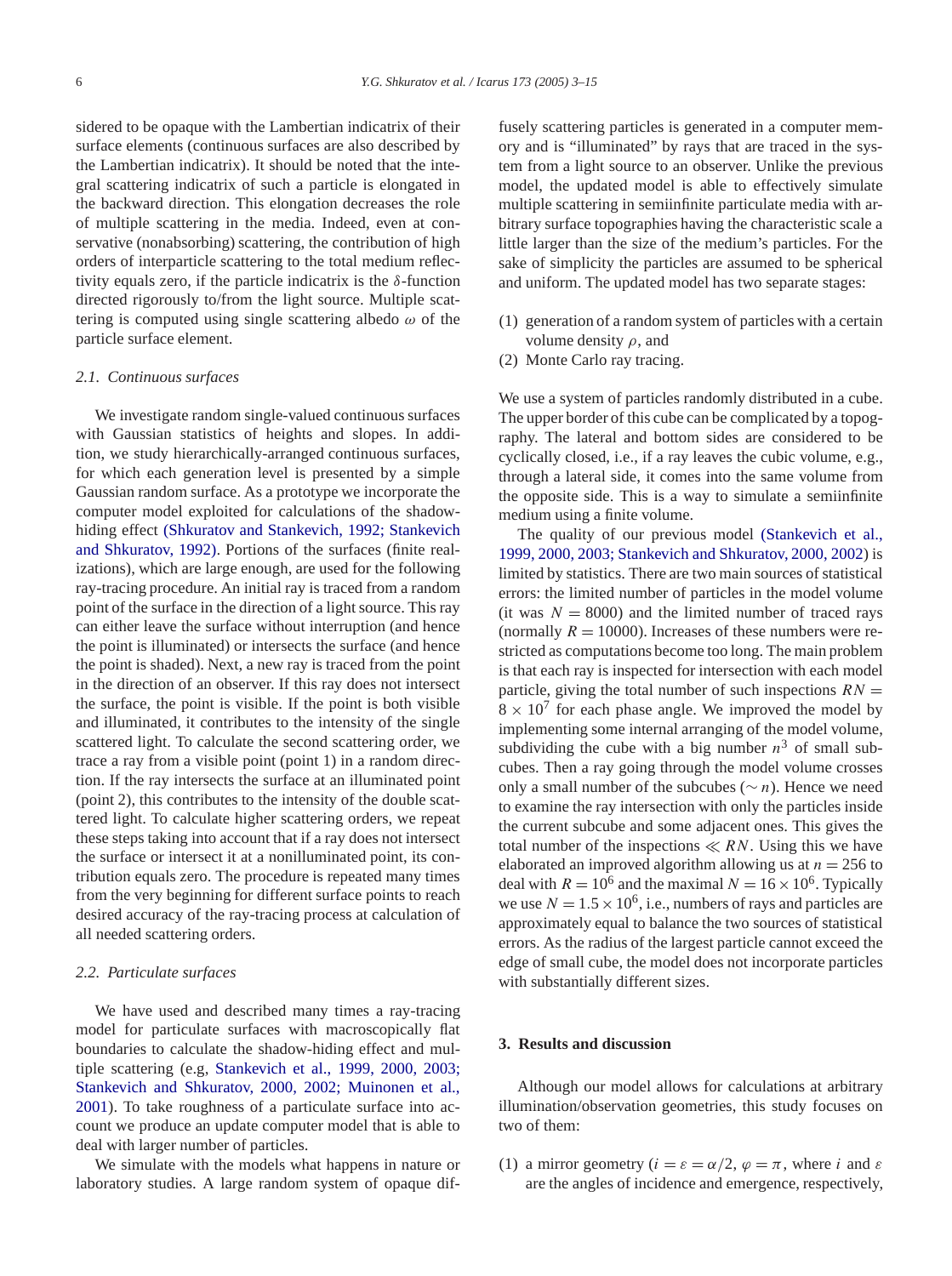<span id="page-4-0"></span> $\varphi$  is the azimuthal angle between the planes of incidence and emergence, and  $\alpha$  is the phase angle), and

(2) an azimuthal geometry ( $i = \varepsilon = 85^\circ$ ,  $\varphi \approx \alpha$ ).

Below we present the results for single and multiple scattering by continuous and particulate surfaces at these two diverse geometries. To characterize a simple random surface with Gaussian statistics we use the parameter  $\theta$  that corresponds to the surface RMS slope.

## *3.1. Scattering by continuous random surfaces*

First of all, we consider single scattering by facets of a continuous Gaussian topography with  $\theta = 45^\circ$  (the RMS slope equals 1) and for rocky topography modeled with spherical "stones" randomly embedded in a substrate with a flat surface boundary (cf. cases 1 and 3 in [Fig. 1\)](#page-1-0). The volume density of the stone layer is taken 0.3. This density provides almost the same number of details of structure in the model frame as in case of the Gaussian topography. Shown in Fig. 2 are phase curves of the probability that a ray going from an illuminated point of the surface to an observer is not interrupted. Gaussian (G) and rocky (R) topographies at both the mirror (M) and azimuthal (A) geometries are presented in Fig. 2. As one can see at the mirror geometry the rocky topography demonstrates much steeper phase curve at small phase angles than in case of the Gaussian topography. This is quite reasonable as rocky topographies may have surface slope angles greater than  $\pi/2$ , producing shadows at small phase angles for any illumination/observation geometry. In contrast, the Gaussian surface produces shadows at the mirror geometry only when the values of  $\alpha/2$  are greater than  $\pi/2 - \theta$ . At the azimuthal geometry the shadow-hiding probability for these different types of topography reveals a similar phase angle behavior. This demonstrates that the type of meso-scale topography exhibited by a surface is an important factor for calculating the shadow-hiding effect for planetary surfaces, especially in the context of coming rover explorations of Mars.



Fig. 2. Phase curves of the probability for simple random Gaussian (G) and rocky  $(R)$  topographies at the mirror  $(M)$  geometry and azimuthal  $(A)$ geometry.

Contributions from the different scattering orders to the total light flux from a randomly rough surface with Gaussian statistics decrease rapidly with increasing scattering order, even for rough surfaces at  $\omega = 1$ . Figures 3 and 4 illustrates this, showing phase curves for the mirror and azimuthal geometries, respectively, at surface slopes of  $\theta = 20^\circ$  and 40◦. As can be predicted the contribution from the higher orders of scattering increases with increasing phase angle. Thus, for the azimuthal geometry at  $\alpha > 145^{\circ}$  ( $\theta = 40^{\circ}$ ) the total scattered flux is fully controlled by the second order of scattering. Rougher surfaces are characterized by larger contribution from the high scattering orders, as should be.

Multiple scattering of light between different parts of a rough surface suppresses the effect of shadowing. Hence the phase curve of a rough surface with high albedo has a lower slope than that of a dark surface with the same rough-



Fig. 3. Phase curves for separate orders and total sum at  $\theta = 20^\circ$  (a) and 40<sup>°</sup> (b) for the mirror geometry ( $\omega = 1$ ).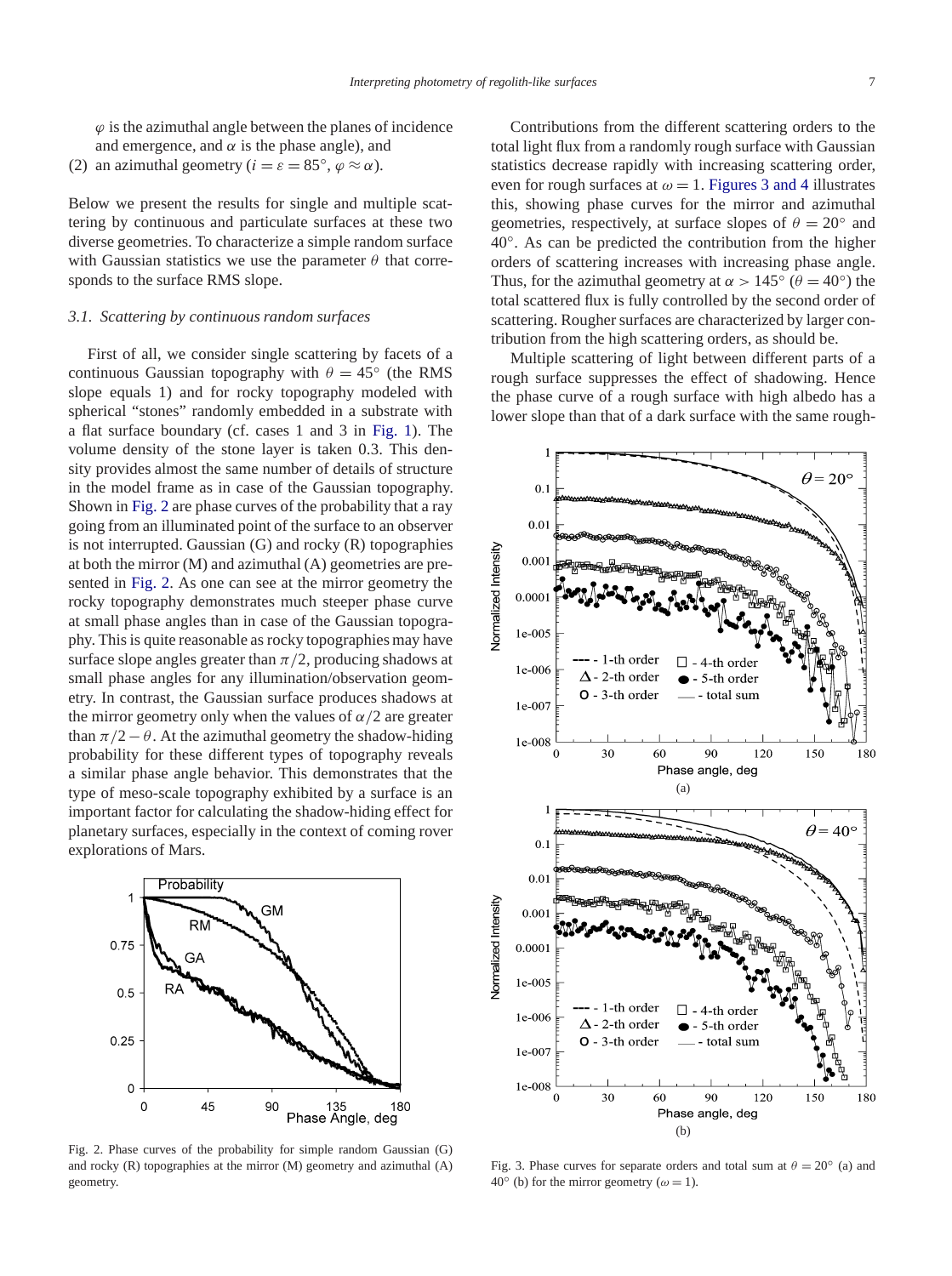

Fig. 4. Phase curves for separate orders and total sum at  $\theta = 20^\circ$  (a) and 40 $\degree$  (b) for the azimuthal geometry ( $\omega = 1$ ).

ness. Therefore, we can expect that the albedo increase may at least approximately be compensated for with an appropriate decrease in surface roughness. This defines an effective photometric roughness *θ*eff that is dependent on albedo (e.g., [Shkuratov et al., 1994; Shepard and Campbell, 1998;](#page-12-0) [Shepard et al., 2001\)](#page-12-0). Introducing the parameter  $\theta_{\text{eff}}$  allows one to take the multiple scattering into account using the single scattering consideration. We examine this possibility below for continuous random surfaces with Gaussian statistics including the case of fractal-like topography.

Figure 5 presents phase curves (solid lines) for continuous random Gaussian surfaces with  $\omega = 1$  and different RMS slopes ( $\theta = 20^\circ$  and 40<sup>°</sup>) in the mirror geometry. The first five scattering orders were taken into account (cf. [Fig. 3\)](#page-4-0). The single scattering order (points) appears to provide good fits by small decreases of  $\theta$ . The least-squares



Fig. 5. Examples of phase curves for random Gaussian surfaces with  $\theta = 20^\circ$  (a) and 40<sup>°</sup> (b) at the mirror geometry (solid lines). The surfaces are absolutely white with the Lambertian indicatrix. Points correspond to the "equivalent" surfaces with  $\theta_{\text{eff}} = 19.3^\circ$  and 33.4°, respectively.

method is used for the fitting. The differences between *θ* and *θ*eff are fairly small: instead of 20◦ and 40◦ we obtain 19.3◦ and 33.4◦, respectively. The quality of the fitting becomes worse with growth of roughness, however, even at  $\theta = 40^\circ$  the curves can still be very close to each other. One can observe the same for the azimuthal geometry (see [Fig. 6\)](#page-6-0), however, the differences between  $\theta$  and  $\theta_{\text{eff}}$  in this case distinct from those for the mirror geometry: instead of 20◦ and 40◦ we obtain 18.7◦ and 36.7◦, respectively. Thus we may conclude that for rough surfaces with rather small *θ* , the effects of albedo and roughness on phase angle curves are approximately interchangeable. We have calculated dependences of  $\theta_{\text{eff}}$  on  $\theta$  for random Gaussian surfaces with different albedo *ω* at the mirror and azimuthal geometries (see [Figs. 7 and 8\)](#page-6-0). We note that for the mirror geometry the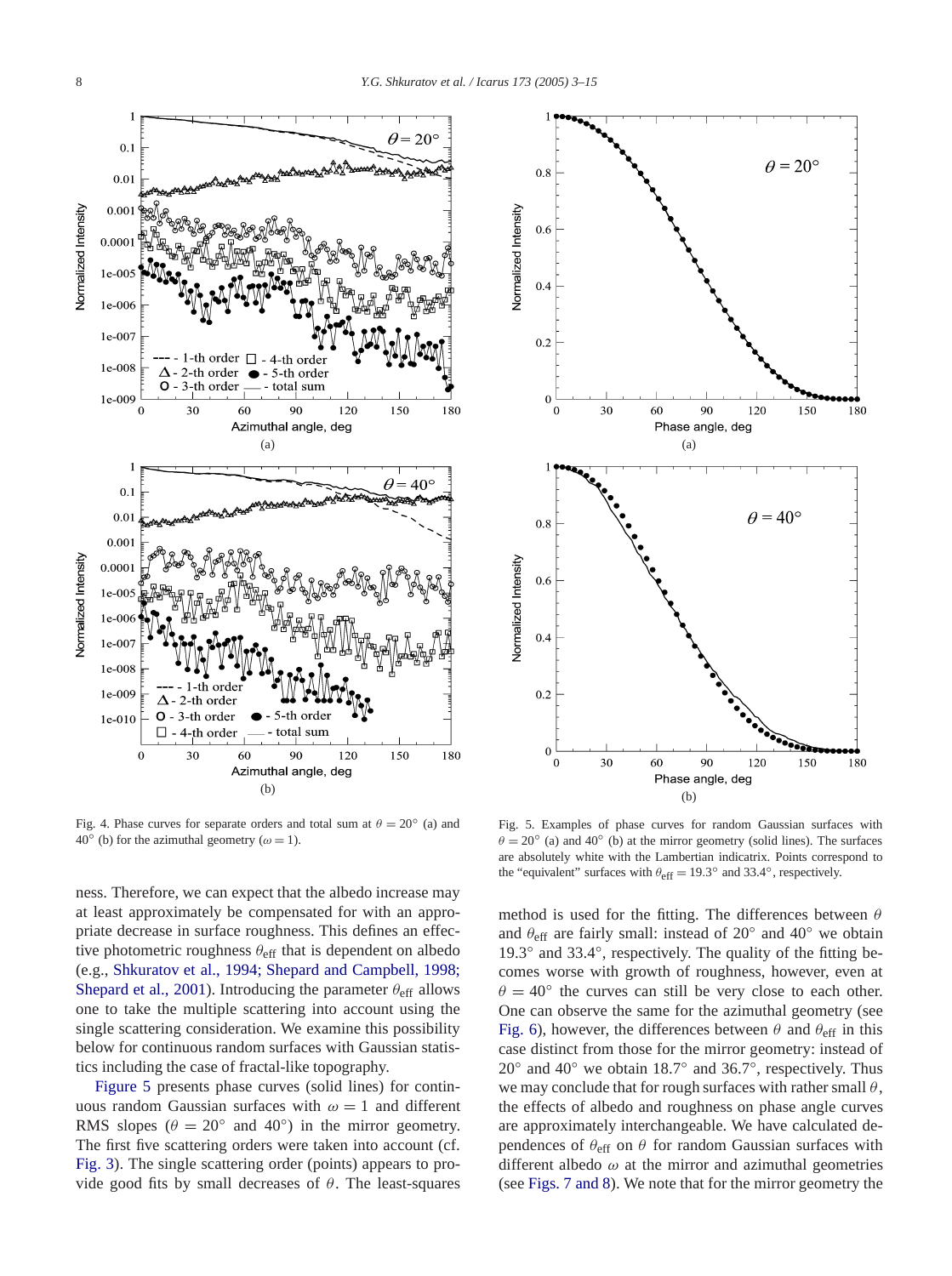<span id="page-6-0"></span>

Fig. 6. Examples of phase curves for random Gaussian surfaces with  $\theta = 20^\circ$  (a) and 40<sup>°</sup> (b) at the azimuthal geometry (solid line). The surface is absolutely white with the Lambertian indicatrix. Points corresponds to the "equivalent" surface with  $\theta_{\text{eff}} = 18.7^{\circ}$  and 36.7°, respectively.

difference between  $\theta$  and  $\theta_{\text{eff}}$  is more than for the azimuthal geometry. The reason is that at the azimuthal geometry the contributions of high scattering orders are less than for the mirror geometry.

An analogous consideration can be carried out for hierarchical (fractal-like) topographies. We study here a topography with two hierarchical levels (each is a random Gaussian relief), when the large-scale topography is regarded as a reference surface for the small-scale topography (see [Fig. 1,](#page-1-0) case 2). [Figure 9](#page-7-0) shows phase curves (solid lines) for fractallike surfaces of 2-levels, each being a random Gaussian surface with  $\theta = 20^\circ$  and 40°, respectively. The calculations were made for the mirror geometry at  $\omega = 1$ . Points correspond to the "equivalent" surfaces that are a simple (1-level)



Fig. 7. Dependences of *θ*eff on *θ* for random Gaussian surfaces with different albedo  $\omega$  at the mirror geometry. The scales are given in degrees.



Fig. 8. Dependences of  $\theta_{\text{eff}}$  on  $\theta$  for random Gaussian surfaces with different albedo  $\omega$  at the azimuthal geometry. The scales are given in degrees.

random Gaussian topography with  $\theta_{\text{eff}} = 25.5^{\circ}$  and 46°, respectively. The effective characteristic angle is larger than  $\theta$ , as we use the 1-level surface to simulate the 2-levels one. Presented in [Fig. 10](#page-7-0) is the same for the azimuthal geometry. It is amazing that for both these geometries simulating curves (points) provide fairly good fits to "actual" dependences (solid line). Like the simple topography, the 2-levels surface reveals difference in multiple scattering contributions for the mirror and azimuthal geometries.

As has been made above, we calculated *θ*eff as a function of *θ* for 2-levels surfaces with different albedo *ω* at the mirror and azimuthal geometries (see [Figs. 11 and 12\)](#page-8-0). In this case we note again that for mirror geometry the difference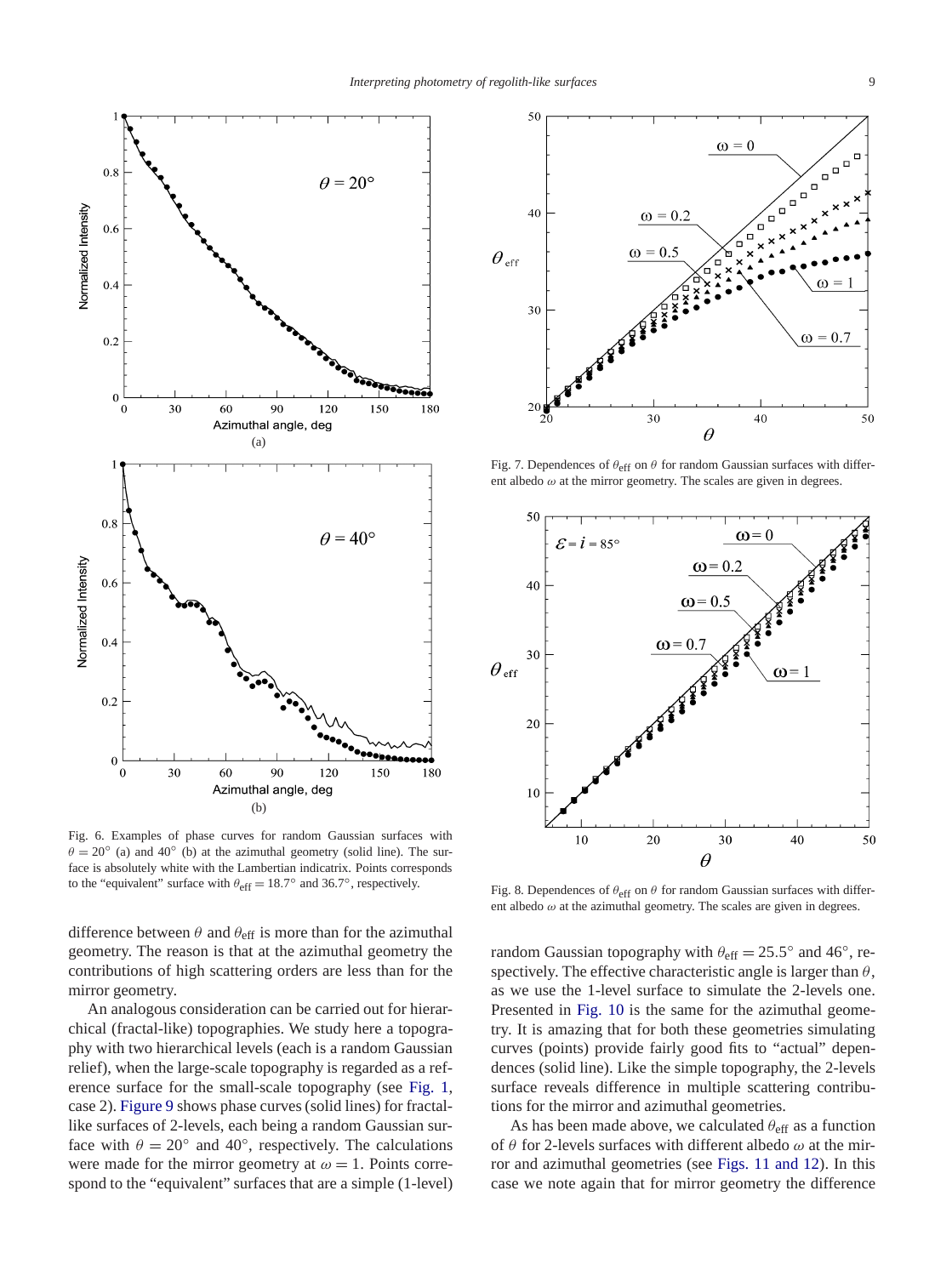<span id="page-7-0"></span>

Fig. 9. Phase curves (solid lines) for hierarchical surfaces of 2-levels, each of which is a random Gaussian surface with  $\theta = 20^\circ$  (a) and 40<sup>°</sup> (b). The surfaces are absolutely white with the Lambertian indicatrix. Calculations were made for the mirror geometry. Points correspond to the "equivalent" surfaces that are simple random Gaussian topography with  $\theta_{\text{eff}} = 25.5^\circ$  and 46◦, respectively.

between  $\theta$  and  $\theta_{\text{eff}}$  is more prominent, than that for the azimuthal geometry.

Thus we may summarize that accounting for multiple scattering on large-scale topographies with the characteristic angle  $> 30°$  and albedo  $> 20\%$  is important. As the Hapke model does not take multiple scattering into consideration, determinations of the roughness parameter with this model will be slightly underestimated. For example, if using a fit with the Hapke model one finds that *θ* of a rough surface with albedo 30% is 40◦, this actually means that the parameter  $\theta$  equals approximately 42 $\degree$  (see [Figs. 7 and 8\)](#page-6-0). Besides, in many fits with the Hapke model, workers have often found that the roughness parameter *θ* reveals an albedo



Fig. 10. Phase curves (solid lines) for hierarchical surfaces of 2-levels, each is a random Gaussian surface with  $\theta = 20^\circ$  (a) and 40<sup>°</sup> (b). The surfaces are absolutely white with the Lambertian indicatrix. Calculations were made for the azimuthal geometry. Points correspond to the "equivalent" surfaces that are simple random Gaussian topography with  $θ_{eff} = 22°$  and 45°, respectively.

dependence, recently reinvestigated in terms of spectral dependence (e.g., [Cord et al., 2003a, 2003c\)](#page-11-0). From the present results, we can offer an explanation for this puzzling feature with the contribution of multiple scattering. If a surface under study has a large-scale topography with the two-ormore-levels structure, predictions with the Hapke model can noticeably differ from real values. Besides, it should be emphasized that the influence of albedo on estimates of roughness increases when surface elements scatter light at large phase angles more effectively, than in case of the Lambertian indicatrix.

## *3.2. Scattering by particulate surfaces with rough boundary*

We have also investigated the more complicated case where particulate surfaces have surface topographies with a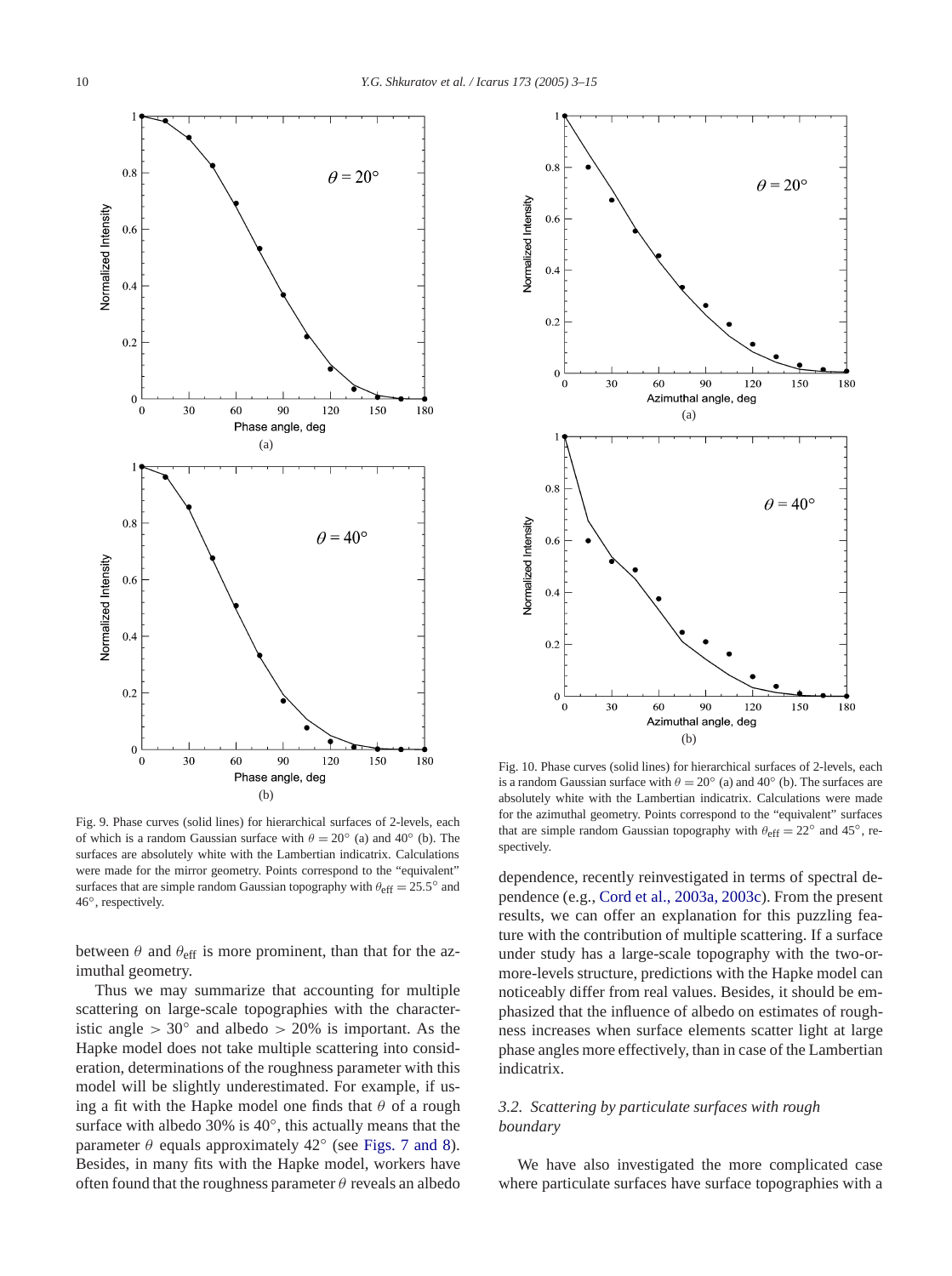<span id="page-8-0"></span>

Fig. 11. Dependences of *θ*eff on *θ* for hierarchically-arranged surfaces formed with 2-levels which are random Gaussian surfaces with different albedo  $\omega$  at the mirror geometry. The scales are given in degrees.



Fig. 12. Dependences of *θ*eff on *θ* for hierarchically-arranged surfaces formed with 2-levels that are random Gaussian surfaces with different albedo  $\omega$  at the azimuthal geometry. The scales are given in degrees.

characteristic scale larger than the particle size. We compare four surface topographies:

- (a) a statistically flat particulate surface [\(Fig. 1,](#page-1-0) case 4);
- (b) a particulate surface undulated by random topography with a Gaussian distribution of heights and Gaussian correlation function [\(Fig. 1,](#page-1-0) case 5);
- (c) a surface complicated with a layer of "rocks" randomly distributed (with random embedding) over a finegrained particulate medium [\(Fig. 1,](#page-1-0) case 6); and
- (d) a topography formed with clumps of particles [\(Fig. 1,](#page-1-0) case 7).

It should be noted that our computer model takes automatically into account all mutual correlations of all trajectories of



Fig. 13. Phase curves of reflectance for rocky (R) and flat-particulate (F) topographies at the mirror geometry.



Fig. 14. Phase curves of reflectance for rocky (R) and flat particulate (F) topographies at the azimuthal geometry.

rays in particulate surfaces providing for the shadow-hiding effect for all scattering orders.

Phase curves for semiinfinite particulate media (with the volume density  $\rho_m = 0.1$ ), whose surfaces are statistically flat or complicated by rocks distributed with the volume density  $\rho_r = 0.3$ , are presented in Figs. 13 and 14 for the mirror and azimuthal geometries, respectively. Multiple scattering is computed using five scattering orders. As a characteristic of the rocky relief, we use the radius of opaque "stones"  $R = 10r$ , where *r* is the radius of medium particles. This is a representative morphometric distribution observed in some experimental simulations (e.g., [Cord et al., 2003c\)](#page-11-0). We consider also that the thickness of the rocky layer equals 2*R* (see [Fig. 1,](#page-1-0) case 6). Multiple scattering between rocks, rocks and medium particles, and within the particulate medium is taken into account. The brightness surges seen in Fig. 13 are due to the shadow-hiding effect. The surge is more prominent for the flat particulate medium (F). Opaque rocks superimposed on a flat particulate topography decrease the shadow-hiding surge as their surface is characterized by the Lambertian indicatrix that has not the opposition surge. For the azimuthal geometry both curves are very close to each other, since in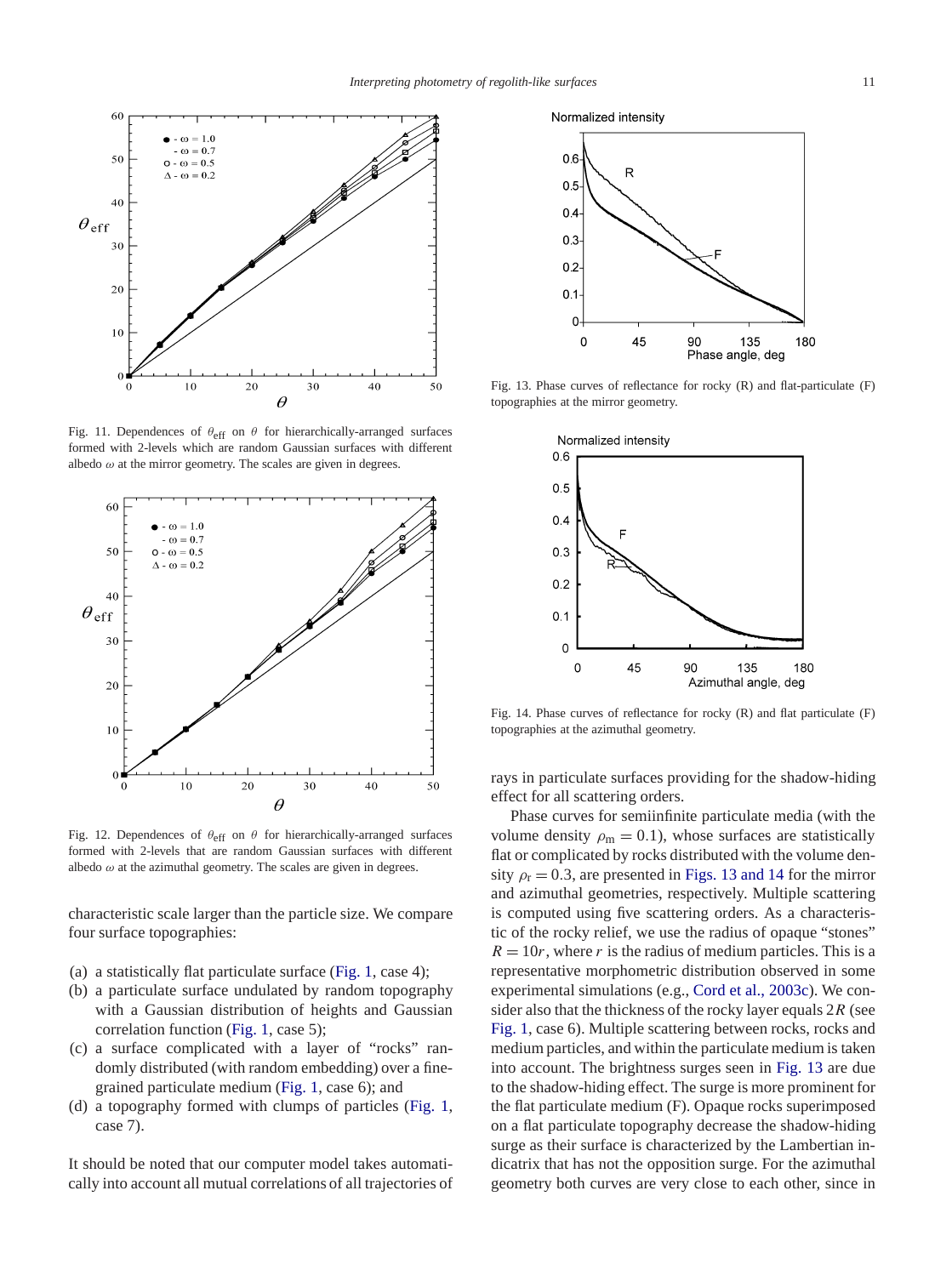

Fig. 15. Normalized phase curves of different scattering orders and sum for a random Gaussian particulate surface (right panel) in comparison with a flat particulate surface (left panel) at the mirror geometry.

this geometry a rocky topography can contribute to an opposition surge.

We also study the effect caused by surface topographies whose particulate details with the characteristic size *L* are small enough to be semitransparent. Random topographies with the Gaussian statistics of heights and slopes [\(Fig. 1,](#page-1-0) case 5) and the so-called clumpy topographies formed by aggregates of particles [\(Fig. 1,](#page-1-0) case 7) are investigated. We examine phase curves from different scattering orders with  $\omega = 1$ . Figure 15 presents data for 10 orders of scattering and their sum calculated for the mirror geometry. The right panel shows data for the random Gaussian particulate topography with  $L = 10r$  and  $\theta = 45^\circ$  at  $\rho = 0.3$ . The conditions  $L = 10r$  and  $\theta = 45^\circ$  imply that details of the topography are semitransparent for direct rays from the light source. For comparison, the left panel shows the equivalent case for a flat particulate surface. Predictably, curve (1) describing the single scattering is steeper for the surface with the Gaussian topography due to additional shadowing. In both these compared cases the double scattering shows maximum at moderate phase angles. For the flat surface this maximum is higher and placed at larger phase angles than in the case of the particulate surface with the Gaussian topography. At phase angles near 110◦–120◦ intensities of the first and second scattering orders are equivalent for both particulate surfaces. This relationship between the first and second scattering orders is also seen for continuous surfaces at approximately the same phase angles (cf. [Figs. 3b and 15\)](#page-4-0). Figure 15 also shows that the role of the higher orders of scattering is more significant for rough surfaces. Moreover, at phase angles smaller than 30◦ the curve corresponding to the third scattering order lies higher than that of the second scattering order and has a steep slope.



Fig. 16. Normalized phase curves of different scattering orders and sum for a random Gaussian particulate surface (right panel) in comparison with a flat particulate surface (left panel) at the azimuthal geometry.

A similar comparison for these two types of particulate surfaces was carried out in the azimuthal geometry (see Fig. 16). The data shown in the right panel are noisy because of poor ray statistics in the azimuthal geometry (angles of illumination and observation are 85◦). As was above, in the mirror geometry case, the shadow-hiding effect is stronger for the rough surface. In the azimuthal geometry the difference between the values of the high scattering orders for flat versus rough particulate surfaces is much more prominent than in the previous mirror geometry. All orders are steeper for rough particulate surfaces because of the shadow-hiding effect on large-scale topography elements.

We studied the interchangeability of albedo and roughness for particulate surfaces like it has been examined above for continuous surfaces. It turns out that the interchangeability is not so well defined in this case. We cannot achieve satisfactory fits varying albedo and roughness. A good fit was found for the range of phase angles 10◦–30◦ only. [Figure 17](#page-10-0) shows the phase ratio (10◦*/*30◦) as a function of the roughness parameter  $\theta$  for the mirror and azimuthal geometries at two values of *ω*. It is interesting to note the interchangeability of albedo and surface roughness effects for the phase ratio to be possible in the azimuthal geometry only. This indicates that the phase ratio does not contain enough information for retrieving surface characteristics.

We also investigated clumpy topographies that are actually hierarchically arranged media (see [Fig. 1,](#page-1-0) case 7). A medium composed of clumps with the volume density  $\rho_{\rm cl} = 0.3$  was generated and each clump is a piece of a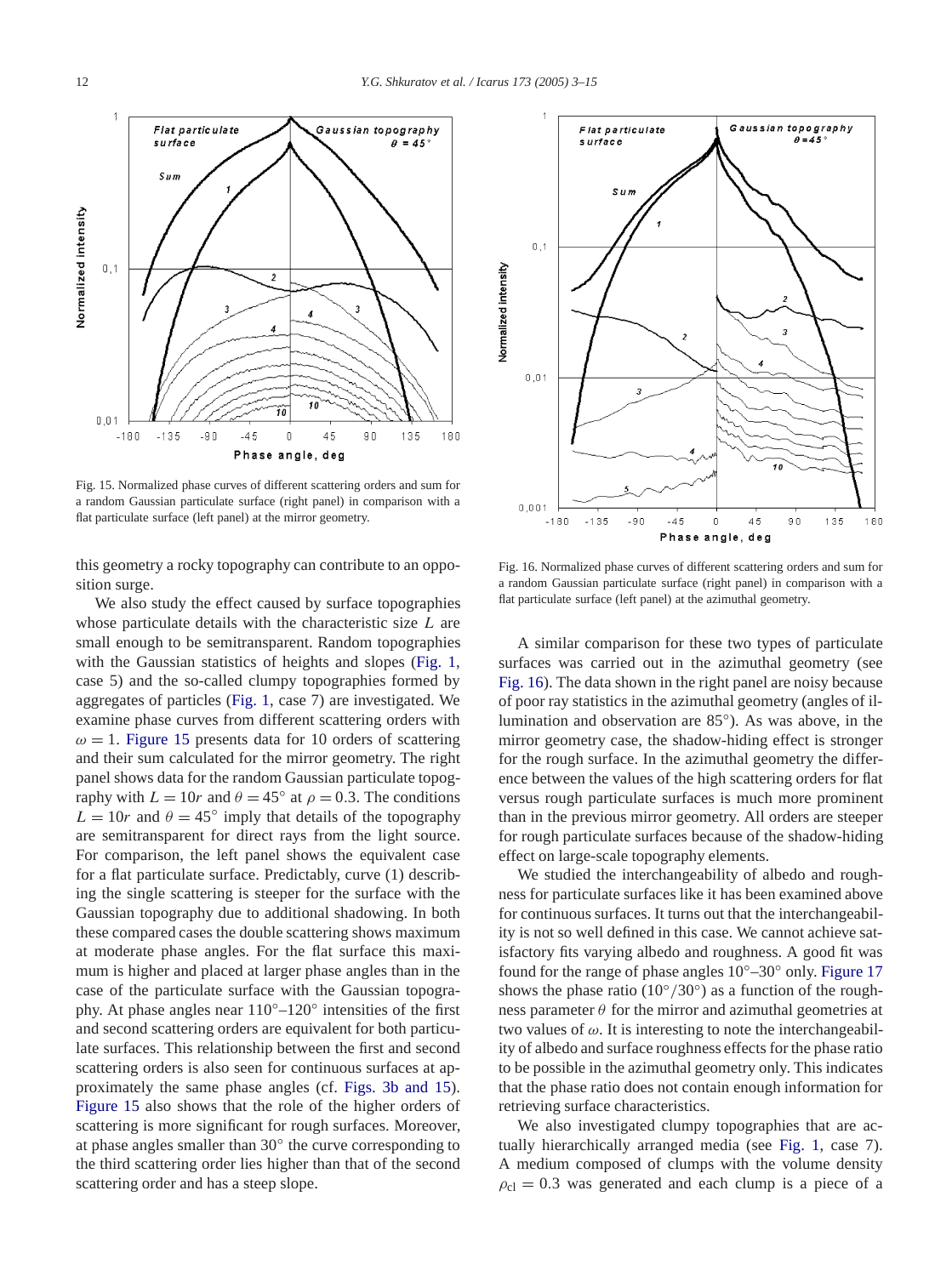<span id="page-10-0"></span>

Fig. 17. The phase ratio  $I(10°)/I(30°)$  as a function of  $\theta$  for a random Gaussian particulate surfaces with different albedo  $\omega$  at the mirror geometry.



Fig. 18. Normalized phase curves of different scattering orders and sum for a clumpy particulate surface (right panel) in comparison with an equivalent flat particulate surface (left panel) at the mirror geometry.



Fig. 19. Normalized phase curves of different scattering orders and sum for a clumpy particulate surface (right panel) in comparison with an equivalent flat particulate surface (left panel) at the mirror geometry.

medium with  $\rho = 0.3$ . Thus, the total volume density of the medium is  $\rho = 0.09$ . Figure 18 represents phase curves for different scattering orders and their sum for the hierarchical medium (right side) and for the equivalent medium without the clumpy structure (uniform medium) with  $\rho = 0.1$  in the mirror geometry. As one can see the hierarchical medium exhibits more prominent shadow-hiding effect and weaker multiple scattering in comparison to uniform media. The same comparison has been carried out for the azimuthal geometry (see Fig. 19). The behavior of all the studied dependences of the clumpy topography is similar to those of the Gaussian topography of particulate surfaces.

## **4. Conclusion**

Results from including surface topography in the modeling the border effects at calculations of the shadowing effect and multiple scattering in particulate media improves the interpretation of photometric observations of regolith-like surfaces. This investigation demonstrates the following:

(1) The shadow-hiding effect originating from both the particulate structure and border topography is significant even for the conservative case where the single scattering albedo is close to 1. Hence, any theories ignoring this fundamental effect (e.g., [Mishchenko et al., 1999\)](#page-11-0) should be used with great caution.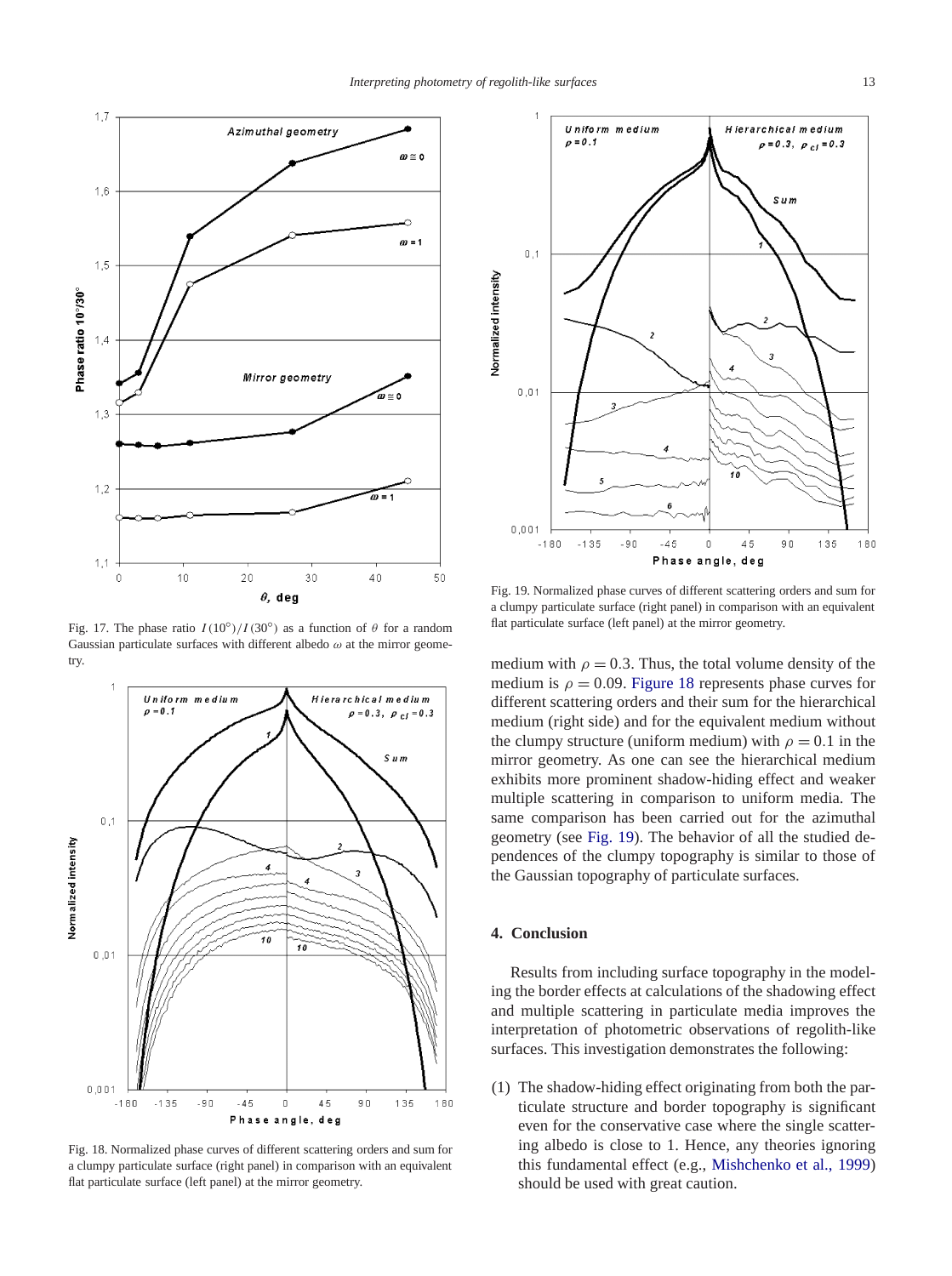- <span id="page-11-0"></span>(2) The rocky surface topographies produce much steeper phase curves than those with a Gaussian surface topography. This is because rocks may create surface slope angles greater than 90◦. The effect is important in the theoretical interpretation of photometric data obtained in situ for the martian and lunar surfaces.
- (3) The quantitative interchangeability between albedo and surface roughness with large-scale topography is found. This allows one to introduce an effective (photometric) roughness. Unfortunately, for surface topographies with characteristic scale comparable to the particle size the relationship between albedo and surface roughness and their effects on the phase curve is more complex.
- (4) Multiple scattering on large-scale topographies with large characteristic angles is important even for surfaces with moderate albedo. Numerous determinations of the roughness parameter of planetary surfaces with the Hapke model appear to be slightly underestimated. This is also important in the analysis of laboratory photometric measurements.
- (5) Weak spectral dependences of the roughness parameter in the Hapke model can be explained by a wavelength dependence in the multiple scattering component of the total reflected flux. Comparison of theoretical versus observational data can be re-interpreted with this new understanding.
- (6) Prediction of surface roughness from the Hapke model can differ significantly from actual surface roughness for planetary surfaces with large-scale topographies that have several levels of topographic structure.
- (7) Particulate media with surface borders described by Gaussian or clumpy topographies with characteristic scale slightly larger than the particle size reveal different photometric behaviors compared to flat particulate surfaces.
- (8) The considered surface topography effects do not require radical modifications of Hapke's theoretical model. This model provides a good first approximation for interpretation of planetary surface characteristics. Nevertheless, we hope that our numerical results will stimulate attempts to improve the analytical approach providing benchmarks for verifications of theoretical results.

## **Acknowledgments**

We are grateful to B. Hapke and D. Domingue for many useful remarks. This study was partially supported by INTAS Grant #2000-0792 and by the French National Program of Planetology (PNP/INSU/CNRS). It has also benefited from the support of Paul Sabatier University of Toulouse and Midi-Pyrénées Observatory, with the attribution of visiting positions for Y. Shkuratov and D. Stankevich and the use of computational facilities of the laboratory UMR 5562 "Laboratoire Dynamique Terrestre et Planétaire."

## **References**

- Cord, A., Pinet, P., Daydou, Y., Stankevich, D., Shkuratov, Yu., 2002. Planetary regolith surface analogs and mesoscale topography: optimized determination of Hapke parameters using multi-angular spectro-imaging laboratory data. In: Sympos. Solar System Remote Sensing, Pittsburgh, PA. Abstract #4013.
- Cord, A.M., Pinet, P.C., Daydou, Y., Chevrel, S., 2003a. Experimental investigation of the potential wavelength dependence of Hapke parameters in the visible and near infrared range. In: Lunar Planet. Sci., vol. 34. LPI Houston. Abstract #1548.
- Cord, A.M., Pinet, P.C., Daydou, Y., Chevrel, S., 2003b. Experimental determination of the Hapke shadowing function parameter for planetary regolith surface analogs. In: Lunar Planet. Sci., vol. 34. LPI Houston. Abstract #1349.
- Cord, A., Pinet, P., Daydou, Y., Chevrel, S., 2003c. Planetary regolith surface analogs: optimized determination of Hapke parameters using multiangular spectro-imaging laboratory data. Icarus 165, 414–427.
- Grynko, Ye., Shkuratov, Yu., 2003. Scattering matrix for semitransparent particles of different shapes in geometric optics approximation. J. Quant. Spectrosc. Radiat. Transfer 78, 319–340.
- Hapke, B., 1981. Bidirectional reflectance spectroscopy. 1. Theory. J. Geophys. Res. 86, 3039–3054.
- Hapke, B., 1984. Bidirectional reflectance spectroscopy: 3. Correction for macroscopic roughness. Icarus 59, 41–59.
- Hapke, B., 1986. Bidirectional reflectance spectroscopy. 4. The extinction coefficient and the opposition effect. Icarus 67, 264–280.
- Hapke, B., 1990. Coherent backscatter and the radar characteristics of outer planet satellites. Icarus 88, 407–417.
- Hapke, B., 1993. Theory of Reflectance and Emittance Spectroscopy. Cambridge Univ. Press. p. 450.
- Hapke, B., 2002. Bidirectional reflectance spectroscopy. 5. The coherent backscatter opposition effect and anisotropic scattering. Icarus 157, 524–534.
- Helfenstein, P., Shepard, M., 1999. Submillimeter-scale topography of the lunar regolith. Icarus 141, 107–131.
- Helfenstein, P., Veverka, J., Thomas, P., 1988. Uranus satellites: Hapke parameters from Voyager disk-integrated photometry. Icarus 74, 231–239.
- Mishchenko, M., Dlugach, J., Yanovitskij, E., Zakharova, N., 1999. Bidirectional reflectance of flat, optically thick particulate layers: an efficient radiative transfer solution and applications to snow and soil surface. J. Quant. Spectrosc. Radiat. Transfer 63, 409–432.
- Muinonen, K., Stankevich, D., Shkuratov, Yu., Kaasalainen, S., Piironen, J., 2001. Shadowing effect in clusters of opaque spherical particles. J. Quant. Spectrosc. Radiat. Transfer 70, 787–810.
- Pinet, P., Cord, A., Daydou, Y., Boubault, F., Chevrel, S., Lapeyre, V., 2001. Influence of linear versus non-linear mixture on bidirectional reflectance spectra using a laboratory wide field spectral imaging facility. In: Lunar Planet. Sci., vol. XXXII. LPI Houston. Abstract #1559.
- Shepard, M., Campbell, B., 1998. Shadows on a planetary surface and implications for photometric roughness. Icarus 134, 279–291.
- Shepard, M., Campbell, B., Bulmer, M., Farr, T., Gaddis, L., Plaut, J., 2001. The roughness of natural terrain: a planetary and remote sensing perspective. J. Geophys. Res. 106, 32,777–32,796.
- Shkuratov, Yu.G., 1995. Fractoids and photometry of solid surfaces of celestial bodies. Solar System Res. 29, 421–432.
- Shkuratov, Yu.G., 2002. Interpreting photometry of planetary regoliths: progress and problems as seen from Kharkov. In: Sympos. Solar System Remote Sensing, Pittsburgh, PA. Abstract #4011.
- Shkuratov, Yu., Grynko, Ye., 2004. Light scattering by semitransparent particles of different shapes and media consisting of these particles in geometric optics approximation: consequences for spectroscopy, photometry, and polarimetry of the planetary regoliths. Icarus, in press.
- Shkuratov, Yu., Helfenstein, P., 2001. The opposition effect and the quasifractal structure of regolith: theory. Icarus 152, 96–116.